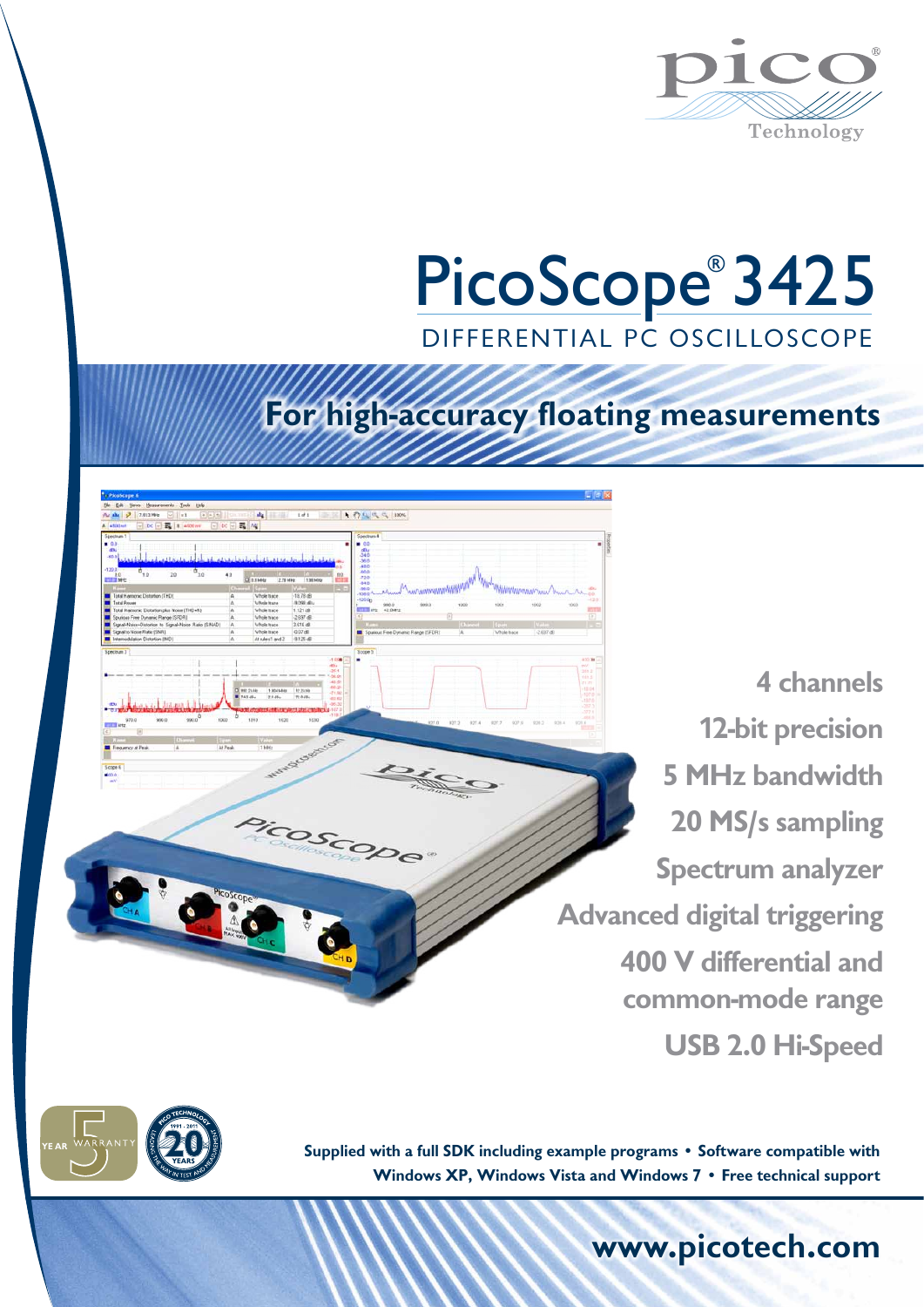/////

| Channels                                    | $\overline{4}$                                                           |  |  |
|---------------------------------------------|--------------------------------------------------------------------------|--|--|
| Bandwidth (-3 dB)                           | 5 MHz (3 MHz on 100 mV range)                                            |  |  |
| Resolution                                  | 12 bits (16 bits in enhanced resolution mode)                            |  |  |
| Maximum sampling rate                       |                                                                          |  |  |
| Single channel                              | $20$ MS/s                                                                |  |  |
| Two channels                                | $10$ MS/s                                                                |  |  |
| Three or four channels                      | $5$ MS/s                                                                 |  |  |
| <b>Buffer memory</b>                        |                                                                          |  |  |
| One channel enabled<br>Two channels enabled | 512 k samples per channel<br>256 k samples per channel                   |  |  |
| Three or four channels enabled              | 128 k samples per channel                                                |  |  |
| Input type                                  | Differential voltage                                                     |  |  |
|                                             | Selectable AC or DC coupling                                             |  |  |
|                                             | Touch-proof BNC connectors and 4 mm GND sockets                          |  |  |
| Input impedance                             | 12.4 M $\Omega$ (on 100 mV to 5 V ranges)                                |  |  |
|                                             | 10.1 M Ω (on 10 V to 400 V ranges)                                       |  |  |
| Input capacitance                           | 12 pF                                                                    |  |  |
| Common-mode voltage range to ensure         | 30 V (on 100 mV to 5 V ranges)                                           |  |  |
| measurement accuracy                        | 400 V (on 10 V to 400 V ranges)                                          |  |  |
| Maximum safe voltages                       |                                                                          |  |  |
| <b>Differential</b>                         | 400 V                                                                    |  |  |
| Any input above scope GND                   | 400 V (600 V transient)                                                  |  |  |
| Measurement category rating                 | CAT <sub>I</sub>                                                         |  |  |
| Voltage ranges                              | ±100 mV to ±400 V in 12 ranges                                           |  |  |
| Accuracy<br>Voltage                         | ±1%                                                                      |  |  |
| Time                                        | 50 ppm                                                                   |  |  |
| Linearity                                   | 12 bits                                                                  |  |  |
| <b>Noise</b>                                | $<$ 10 LSB                                                               |  |  |
| Operating environment                       |                                                                          |  |  |
| Temperature range                           | 0 °C to 40 °C (20 °C to 30 °C for quoted accuracy)                       |  |  |
| Humidity range                              | Minimum 5% RH non-condensing                                             |  |  |
|                                             | Maximum 80% RH non-condensing, decreasing linearly to 50% at 40 °C       |  |  |
| Storage environment                         |                                                                          |  |  |
| Temperature range<br>Humidity range         | -20 °C to 60 °C<br>5% to 90% RH non-condensing                           |  |  |
| Other environmental conditions              | Dry environments,                                                        |  |  |
|                                             | Altitude up to 2000 m,                                                   |  |  |
|                                             | No pollution, or only dry, non-conductive pollution                      |  |  |
|                                             |                                                                          |  |  |
| PC connection                               | <b>USB 2.0</b><br>Compatible with USB 1.1                                |  |  |
|                                             |                                                                          |  |  |
| Power supply                                | From USB port                                                            |  |  |
|                                             | 4.6 V to 5.25 V DC @ approx. 500 mA<br>No external power supply required |  |  |
|                                             |                                                                          |  |  |
| <b>Dimensions</b>                           | 255 mm x 170 mm x 40 mm                                                  |  |  |
|                                             | (approximately 10 in $\times$ 6.7 in $\times$ 1.6 in)                    |  |  |
| Weight                                      | 920 g<br>(approximately 2 lb)                                            |  |  |
|                                             |                                                                          |  |  |